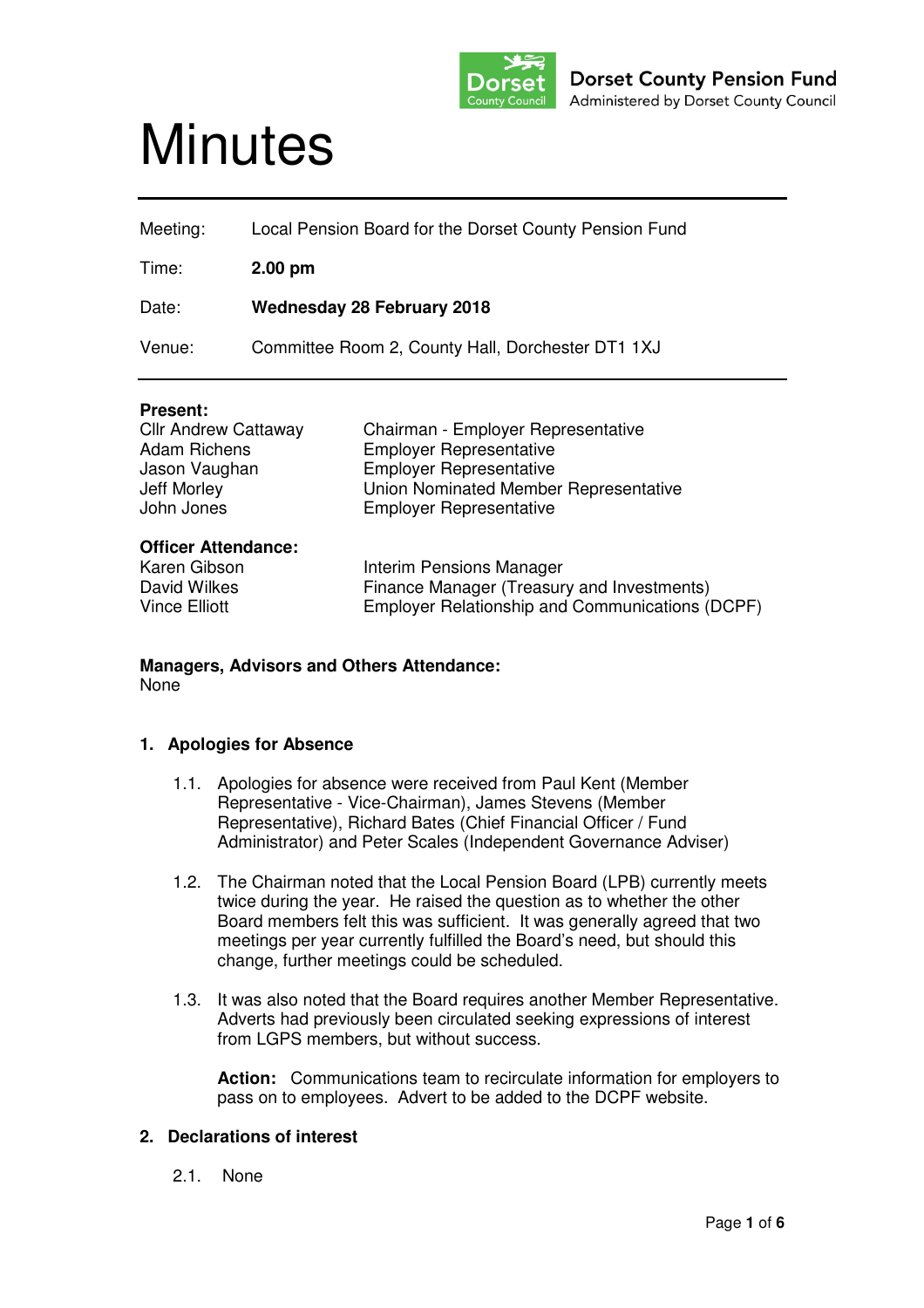# **3. Minutes from previous meeting**

3.1. The minutes from the previous meeting were read and agreed.

#### **4. Matters Arising**

4.1. Late payment of contributions. The Finance Manager presented a summary of late payments for January 2018. This showed that £100k (1.1% of all contributions due) was received after the deadline, of which £40k (0.44% of all contributions due) was still outstanding at the date of the meeting. It was expected that all outstanding payments would be received and there were no contributions outstanding from prior periods. The Chairman commented that this was far better than when the Board first met in 2015.

An Employer Representative asked if there was any penalty action for late payment. The Pensions Manager said that the Administration Strategy gives provision for issuing fines. However, there has been no need to issue any so far. The Fund Accountant monitors payments and contacts employers when late.

4.2. Board training arrangements. It was noted that the presentation that took place at the first Local Pension Board meeting was very informative, and may be useful to repeat this at a future session, particularly as the Board membership has changed. This was agreed.

**Action:** Finance Manager to contact Investec to deliver a Local Pension Board training presentation in a future meeting.

**Update:** Steve Lee from Investec has confirmed he can provide training to the Board members on 26 September.

4.3. Exit payments. It was asked whether there had been any progress in respect of the £95K cap on exit payments. The Pension Manager explained that there had been no further developments. The resource demands of Brexit have meant that there is no time to fully consider the proposals and have them passed through Parliament. The LGA has intimated that if this has not gone through the necessary parliamentary process by the end of March, then proposals will be put to one side, possibly for a year.

#### **5. Papers from the Pension Fund Committee**

The agenda and minutes of the Pension Fund Committee meetings that were held on 23 November 2017 and 28 February 2018 were reviewed. The Chairman suggested these were reviewed with the most recent first. This was agreed.

- 5.1. The agenda and papers from the Pension Fund Committee held on 28 February 2018 were reviewed. These included:
	- 5.1.a. Fund Administrator's Report. The value of the Fund's assets at the end of the quarter was £2,926.5M compared to £2,737M at the start of the financial year. The Fund returned 6.0% over the financial year to 31 December 2017, underperforming its benchmark which returned 6.6%.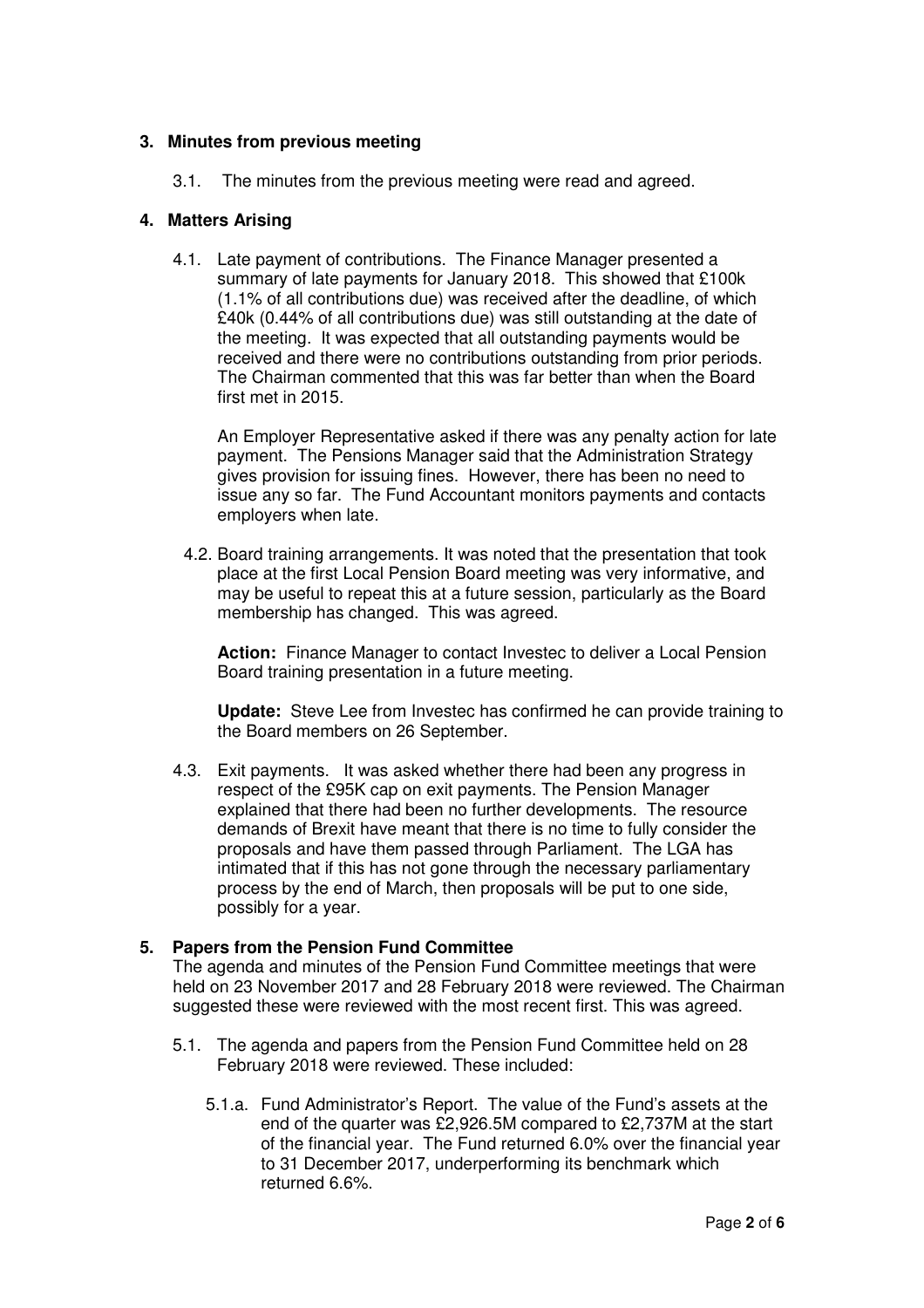An Employer Representative asked whether the Committee had any concerns regarding the underperformance of investments against benchmark in the financial year to date. The Finance Manager replied that the Committee were not unduly concerned as the Fund is a long-term investor. The short-term underperformance against the benchmark was relatively small, largely driven by currency movements.

An Employer Representative asked whether overperformance of investments could reduce employers' contribution rate. This led to a brief discussion on the methods of valuation used by the Actuary. It was agreed that it would be useful to invite the Actuary to attend a future Board meeting.

**Action:** Invite Barnett Waddingham (Actuary) to give a presentation at the September Board meeting.

- 5.1.b. Investment Strategy Statement (ISS). Because of the changes to the Fund's asset allocation agreed by the Committee it has been necessary to amend the ISS and to publish the revised version.
- 5.1.c. Brunel Pension Partnership. Update on progress in implementing the Full Business Case approved by the Committee in January 2017.

Following the Committee meeting the Pension Board members attended a presentation on the Brunel Pension Partnership. The Board found it helpful to hear the updates and to find out the structure of the Partnership. They felt it appears to be very well set up although there were some concerns for local investment control further down the line.

- 5.1.d. Treasury Management Strategy (TMS) 2018-19. The TMS provides the framework within officers must manage the Fund's cashflows and cash investments (i.e. where cash is put, how long for and how much) and is agreed annually in advance of the forthcoming financial year.
- 5.2. The papers from the Pension Fund Committee held on 23 November 2017 were reviewed. These included:
	- 5.2.a. Diversified Growth Fund. Report by Barings, the Fund's Diversified Growth Fund manager
	- 5.2.b. Property Portfolio. Report by CBRE, the Fund's property portfolio manager
	- 5.2.c. Independent Adviser's Report on the investment outlook.

5.2.d. Fund Administrator's report.

## **6. Pensions Administration Reports**

The LGPS Administration reports provided to the Pension Fund Committee at the meetings held on 23 November 2017 and 28 February 2018 were reviewed.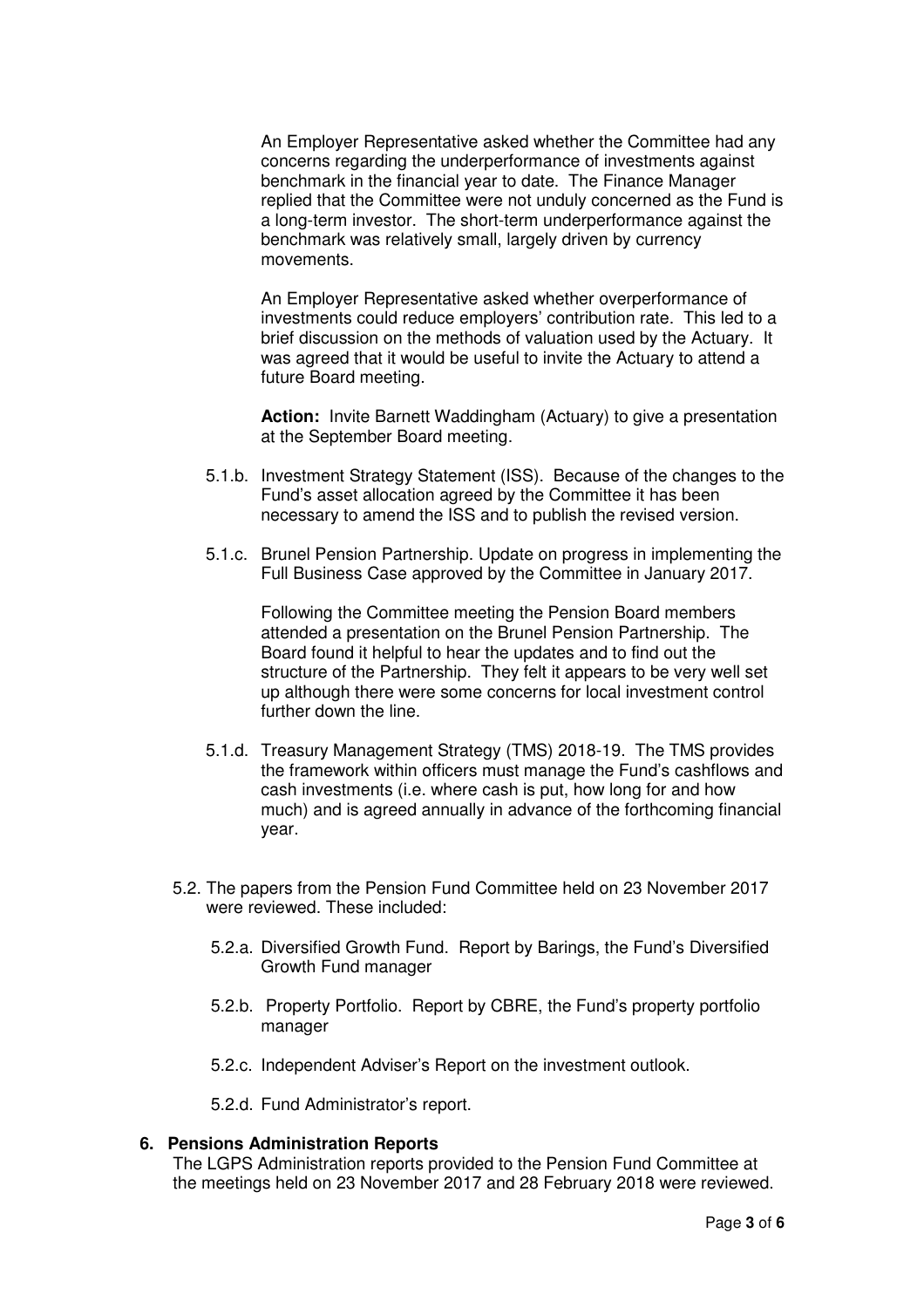- 6.1. Pensions Administration report 28 February 2018.
	- 6.1.a. Abatement Policy Review. Abatement reduces a member's pension where a pensioner has re-entered employment which is subject to the LGPS and whose total pension and new salary together exceed the salary at retirement.

It is proposed that abatement will cease in every case except where enhanced benefits have been paid to the member due to the award of ill health retirement. This will include both the award of additional pension/service, and/or the benefit gained from unreduced benefits.

- 6.1.b. Update on Overseas Existence Checks. DCPF have been running checks on our overseas pensioners. Of the 450 pensioners, all but 19 have been verified. If we cannot verify these by 14 March 2018, their pensions will be suspended. This amounts to pensions of £73,000 pa. Overseas pensions Total £2.2M.
- 6.1.c. Whole Fund Tracing. The Fund is looking to employ the services of an external provider to check that addresses for all scheme members are current and accurate. They will also attempt to trace members with deferred benefits for whom no current address is held. This includes mortality checks for deferred members.
- 6.1.d. The administration team has encountered difficulties with Academies and their responsibilities regarding the LGPS. For this reason, they will be holding employer training sessions in June aimed specifically at academies and schools.
- 6.1.e. Local Government Reorganisation (LGR). As part of the LGR, approximately 17,000 members will transfer to new employers under TUPE arrangements. Both employers and the pensions administration section must consider the pension implications.
- 6.1.f. Key Performance Indicators (KPIs). The board were presented with the KPIs for the period November 2017 to January 2018 (Appendix 3). These reflect the very positive achievements of the section.
- 6.1.g. Aggregation backlog. A new approach and dedicated resource has been diverted to this area which has approximately 3000 cases needing attention.
- 6.2. Pensions Administration report 23 November 2017.
	- 6.2.a. Data Quality Report. In June 2010 the Pension Regulator (TPR) issued guidance on the approach that they consider to be good practice for measuring member data. Aquilla Heywood's Data Quality service has been commissioned to assist with this task, which has helped DCPF to set up a data improvement plan. The first reports show the general quality of data held at DCPF is of a good standard.
	- 6.2.b. GMP & Contracted Out Reconciliation. HM Treasury requires all Contracted Out pension schemes across the country to reconcile both the Contracted-Out membership dates and amounts of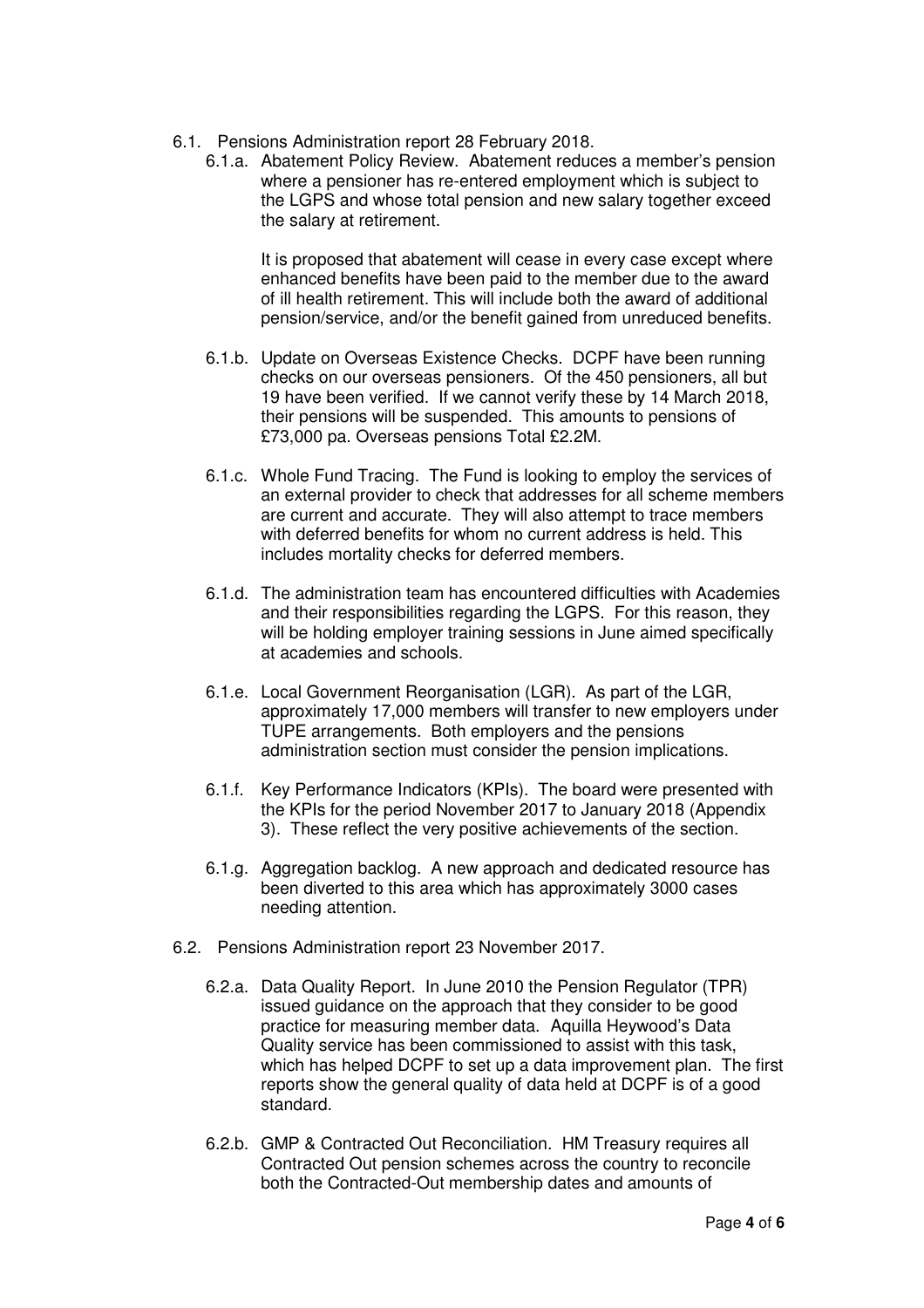Guaranteed Minimum Pension (GMP). The Pensions Manager gave an update on the project set up to deal with this. It is on track to complete by the 31 December 2018 deadline.

6.2.c. Annual Allowance Checks. These were completed by the deadline of 5 October 2017. There was an increase in the number of members that incurred a charge this year. 5 in 2015/16 to 12 in 2016/17. All members who had exceeded, or were close to exceeding, had been written to. The checks are time consuming and requires DCPF to check the member's financial data with employers. Certain employers have caused problems by providing inaccurate financial data on their End of Year Returns.

It was asked if the employers could be named, and whether employers HR, or Unions, could do more to highlight the Annual Allowance issues to employees. The Pensions Manager explained that employers/HR have been informed of the issues and that they need to be proactive in this area.

- **7. Guaranteed Minimum Pension (GMP) and Contracted out Reconciliation**  The Pensions Manager delivered a presentation on the GMP and Contracted Out reconciliation process. This included an update on the status of the reconciliation project.
	- 7.1. Although DCPF had commissioned the London Pension Partnership to do some initial analysis, the vast majority of the work has been done by an inhouse project team. This has resulted in significant savings.
	- 7.2. Members who had been underpaid will be due back payments. No overpayments will be recovered, but pensions will be corrected going forward.
	- 7.3. Changes to indexation of GMPs will leave a potential funding gap. LGA is talking with Treasury, asking for funds as compensation. It was asked whether the Board composes a letter to Treasury to request an update on progress to date.

**Action:** Board will reconsider at next meeting.

**Action:** Pensions Manager to discuss with the Actuary their view on potential future funding gaps as a result of the change in government policy.

#### **8. Board Training**

The board were shown examples of training logs that will be used to record training activities undertaken by the board members.

8.1. Board members will be provided with copies of a log they can use to record their individual training. These should be completed by the board members, so they can retain a record for their own purposes.